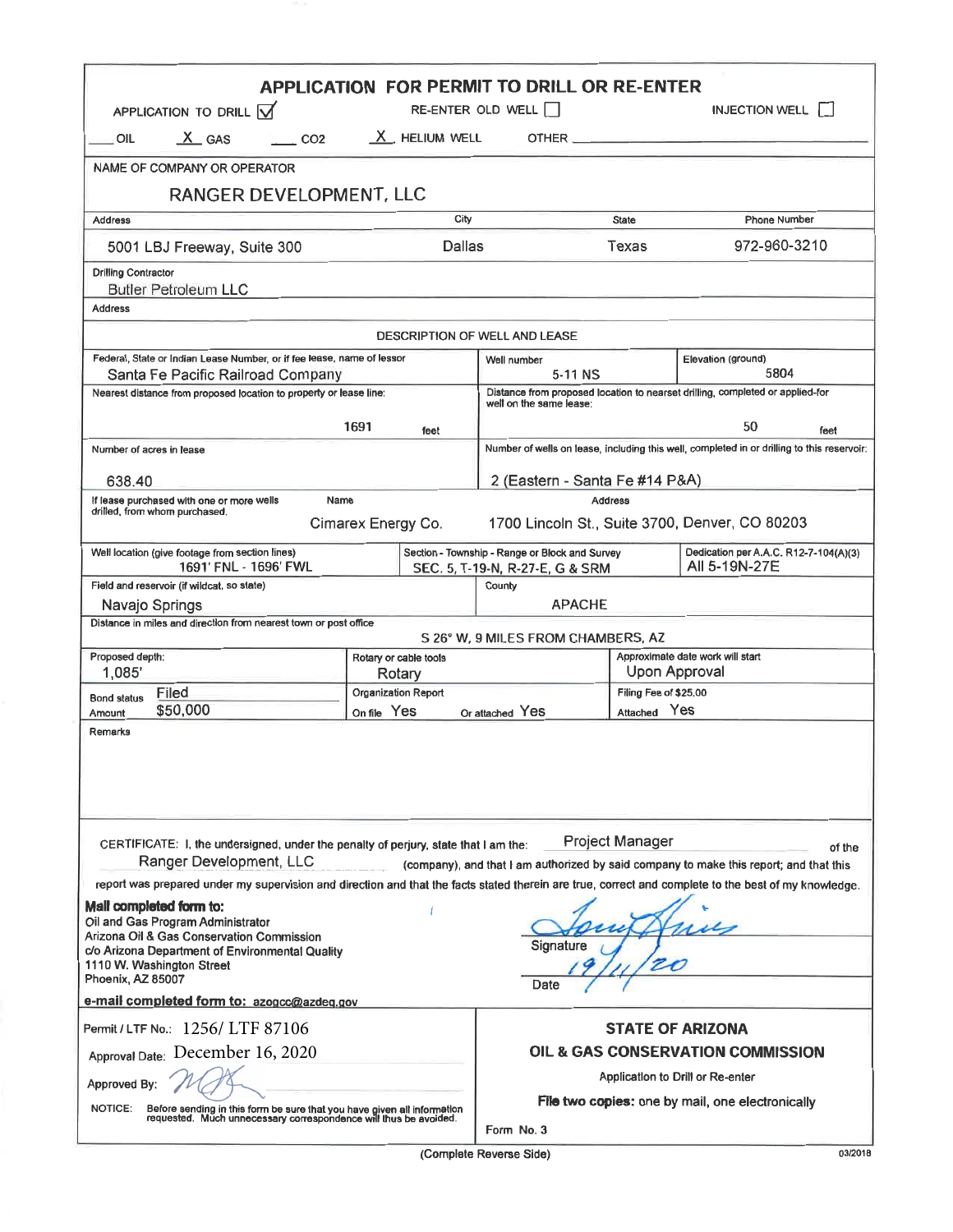- 1. Operator shall outline on the plat the acreage dedicated to the well in compliance with A.A.C. R12-7-107.
- 2. A registered surveyor shall show on the plat the location of the well and certify this information in the space provided.
- 3. ALL DISTANCES SHOWN ON THE PLAT MUST BE FROM THE OUTER BOUNDARIES OF THE SECTION.
- YES<sub>X</sub> **NO** 4. Is the operator the only owner in the dedicated acreage outlined on the plat below ?
- 5. If the answer to question four is no, have the interests of all owners been consolidated by communitization agreement or otherwise? **YES NO** If answer is yes, give type of consolidation
- 6. If the answer to question four is no, list all the owners and their respective interests below:



| Size of Casing | Welght | Grade & Type | Top | <b>Bottom</b> | <b>Cementing Depths</b> | Sacks Cement | Type        |
|----------------|--------|--------------|-----|---------------|-------------------------|--------------|-------------|
| 10.75"         | 32.75# | J55          | GL  | 60'           | $GL-60'$                | 10           | Prem. Light |
| 7.00"          | 20.00# | J55          | GL  | 790'          | GL-790'                 | 175          | Prem. Light |
| 4.50"          | 10.50# | J55          | GL  | .065'         | $GL-1.065'$             | 90           | Prem. Light |
|                |        |              |     |               |                         |              |             |
|                |        |              |     |               |                         |              |             |